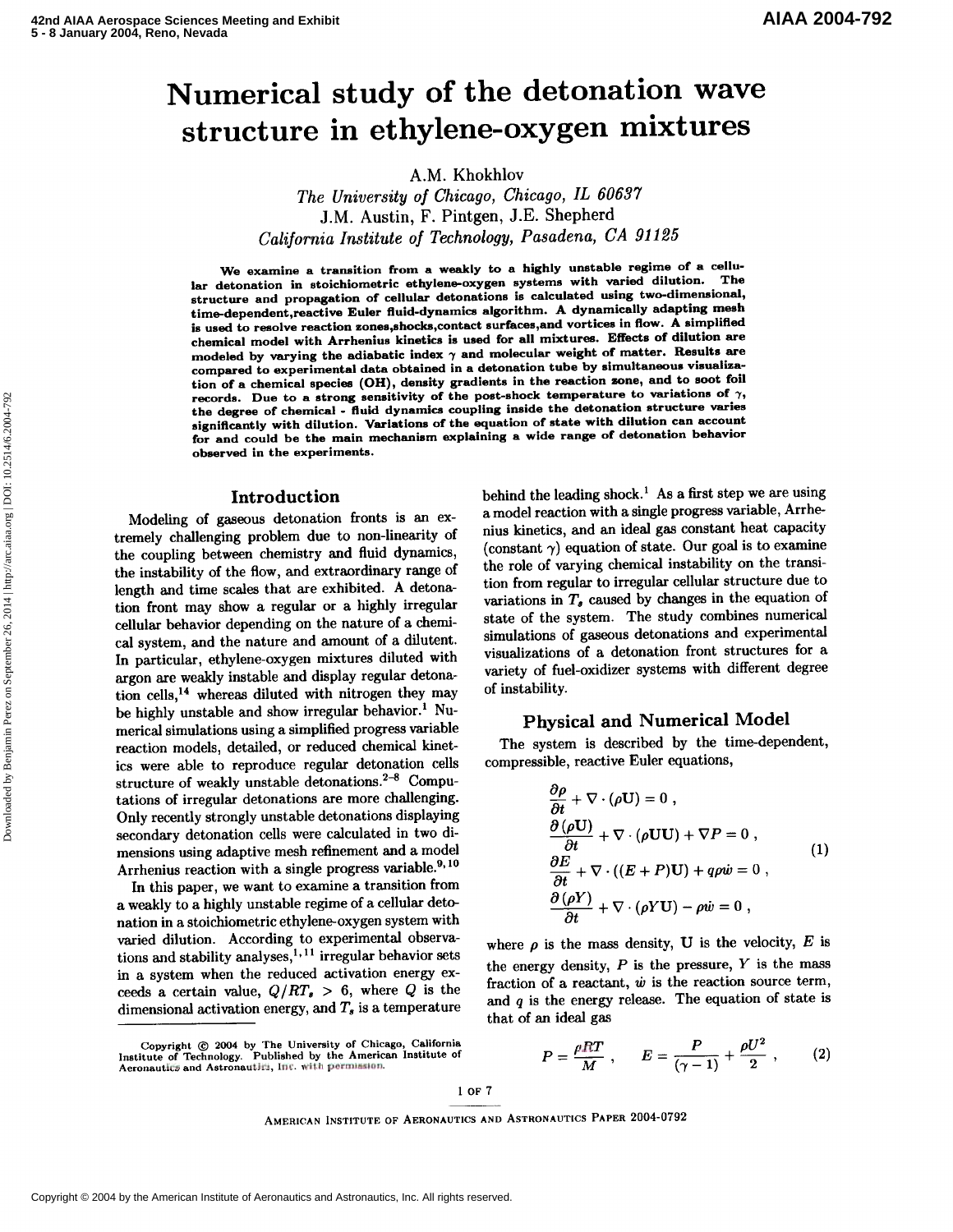where  $\gamma$  is the adiabatic index, R is the universal gas constant, and  $M$  is the molecular weight. The chemical source term describes the first-order Arrhenius kinetics

$$
\frac{dY}{dt} \equiv \dot{w} = -A\rho Y \exp\left(-\frac{Q}{RT}\right) ,\qquad (3)
$$

where  $A$  is the pre-exponential factor, and  $Q$  is the activation energy. The reaction rate  $\dot{w}$  is proportional to **p** to account for the mostly binary nature of chemical reactions taking place in real combustion systems.

We model mixtures initially at temperature  $T_0$  = 293K and pressure  $P_0 = 0.2$  atm, and adopt the value of activation energy  $Q/RT_0 = 38.2$  according to experimental data for ethylene-oxygen.<sup>13</sup> The value of  $A = 7 \times 10^{10}$  was selected to match experimental size of a detonation cell in a stoichiometric ethylene  $\alpha$  oxygen diluted with argon.<sup>14</sup> Detailed thermodynamic calculations of the ZND and detonation shock parameters using<sup>12</sup> show that  $\gamma$  is systematically higher for ethylene-oxygen systems diluted with argon than for systems with nitrogen dilution.' The calculations also show that  $\gamma$  is not constant inside the reaction zone but decrease slightly toward the Chapmen-Jouguet point where reactions come to completion. For simulations, we select M and  $\gamma$  as average values obtained from detailed thermodynamic calculations, and then adjust the energy release  $q$  to match the experimentally measured CJ velocity  $D$  of the system. The choice of  $q$ ,  $M$ , and  $\gamma$  fixes all other thermodynamical parameters of the model system including the post-shock temperature  $T_s$ , and the reduced activation energy  $Q/RT_s$ . In our calculations the chemical model (3) is the same for all mixtures, whereas  $\gamma$ , M, and q are varied to reflect changes in system's dilution.

The Euler equations (1) are integrated using an explicit, second-order, Godunov type, adaptive-meshrefinement code ALLA described in.15 Euler fluxes are evaluated by solving a Riemann problem at cell interfaces. Mesh refinement is based on a Fully Threaded Tree (FTT) discretization of the computational domain. The mesh is dynamically refined around shocks, flame fronts, and in regions of large gradients of density, pressure, or composition. An example of an FTT adaptive mesh is shown on a cover page together with the pressure field in one of the calculations. The chemical reaction part (3) is a set of ordinary differential equations for  $Y$ , one equation per computational cell. These equations are integrated assuming constant mass density during a time step. The code has been previously used for various combustion and detonation problems including shock-flame interaction, deflagration-to-detonation transition, and detonation wave structure, and tested extensively.

The computational domain modeled a part of a rectangular detonation tube used in experiments described in the next section below. For mixtures diluted with nitrogen and displaying irregular behavior, the width of the computational domain was equal to the width of the tube = 15 cm. For mixtures diluted with argon, the detonation cell size  $< 1$  cm was much less than the tube width, and the computational domain width was decreased to accommodate only  $\sim$  3 detonation cells within the computational domain. In all calculations, the length of the domain was two times larger then its width. Upper and lower boundaries of the domain were modeled as solid walls, and zero gradient inflow/outflow was imposed on the left and right boundaries. A planar ZND detonational wave propagating in X-direction, or left-to-right, was initially placed approximately one detonation cell length away from the right boundary. The inflow velocity equal to the detonation speed  $D$  was imposed on the right boundary in order to keep the detonation front at the same position within the computational domain. A 10% temperature perturbation was introduced in a small area inside the detonation structure at approximately  $\frac{1}{4}$  of the width from the lower boundary. The perturbation quickly spread behind the way in both X and Y-directions causing a rapid development of a cellular structure.

Numerical resolution of adaptive simulations can be characterized by specifying minimum and maximum levels of refinement of the computational mesh,  $l_{min}$ and  $l_{max}$ . Cell size  $\Delta x$  is related to the level of refinement *l* as  $\Delta x = L/2^l$ , where *L* is the length of the computational domain and  $l_{min} \le l \le l_{max}$ . The simulations were initiated with  $l_{min} = l_{max} = 6$ . The resolution was then gradually increased until the detonation cell structure recorded by the numerical maximum pressure soot foils stopped changing with the resolution. Additional resolution tests were conducted by rerunning simulations with different resolutions and comparing results for the same moments of time. The issue of numerical resolution is revisited and further discussed throughout this paper.

#### **Numerical simulations**

## **Regular and semi-regular cellular detonations**

Calculations for ethylene-oxygen diluted with argon (Case 1) were carried out for the system  $C_2H_4$  +  $3O_2 + 11.2Ar$  for which  $M = 35$ ,  $\gamma = 1.313$  and  $qM/RT_0 = 53.0$  were selected following the procedure described in the previous section. With these pararneters, the CJ detonation velocity is  $D = 1.7$  km/s, the post-shock temperature  $T_s = 1711K$ , and the reduced activation energy is  $Q/RT_{s} = 6.54$ . The length of the computational domain was taken  $L = 3.5$  cm. Numerical resolution was varied from  $l_{min} = l_{max} = 6$  to  $l_{min} = 6$ ,  $l_{max} = 13$ . Results of calculations for Case 1 are presented in Fig.1 to 3.

Fig. 1 shows a cycle of the detonation wave propagation computed using highest resolution  $l_{max} = 13$ . The cycle duration is  $t_c \approx 6 \mu s$  and corresponds to a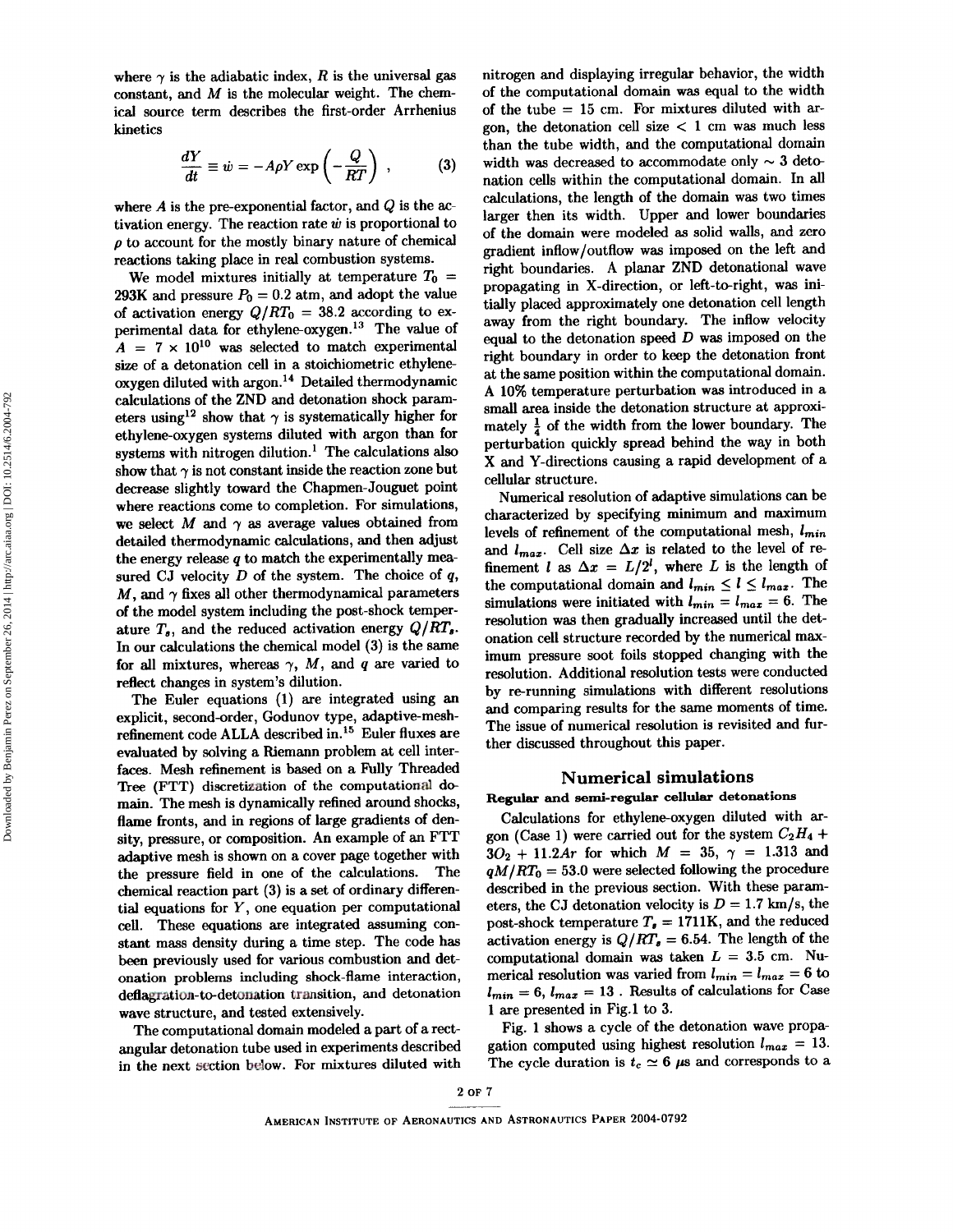

**Fig. 1 Temperature field inside the reaction eone**  of a detonation front in  $C_2H_4 + 3O_2 + 11.2Ar$ . Snapshots correspond to times  $t = 17.76$ , 17.86, and 17.98  $\mu$ s (first raw) and  $t = 18.10, 18.22,$  and 18.31  $\mu$ s (sec**ond raw) since the beginning of a simulation. The**  figure shows one detonation cycle which lasts  $\simeq 0.6$  $\mu$ s.



**Fig. 2 Structure of a detonation front (temper**ature field) computed for  $t = 18.22$   $\mu$ s using three **numerical resolutions**  $l_{max} = 11,12,13$  (from left to **right).** 



**Fig. 3 Numerical soot foils recording maximum pressure for the Case 1. Recorded at resolutions**   $l_{max} = 11$  and 12. No significant differences can be **observed between the resolutions.** 

cell length  $D \cdot t_c \simeq 1$  cm.

Fig. 2 shows the reaction zone structure for the same moment of time  $t = 18.22$  calculated with three different maximum resolutions,  $l_{max} = 11, 12,$  and 13. The position of the front and the large scale details of the flow are practically indistingushable at all resolutions. The  $l_{max}$  = 12 is more than sufficient for reproducing the cellular structure for this mixture. In fact, the  $l_{max} = 11$  resolution is enough. The small scales structures can be seen to emerge when the resolution is increased. However, due to a relatively weak coupling between the chemical reaction and fluid flow they do not grow fast enough to affect the overall characteristics of the detonation.

Fig. 3 shows the numerical soot foils for the detonation Case 1 recorded at two different numerical resolutions. The foils show a quasi-periodic structure with a single level of detonation cells. A very slight variability of cell sizes can be seen so that Case 1 should perhaps be characterized as marginally irregular. Decreasing the reduced activation energy from  $Q/RT_s = 6.54$  to  $Q/RT_s = 6.0$  virtually eliminates the cell variability (Fig. 4).



**Fig. 4 Numerical soot foils for the case of a reg**ular detonation with  $Q/RT_s = 6.0$ . Computed with resolutions  $l_{max} = 10$  and 11.

#### **Irregular cellular detonation**

Calculations for ethylene-oxygen diluted with nitrogen (Case 2) were carried out for a system  $C_2H_4$  +  $3O_2 + 11.2N2$  for which the parameters  $M = 28.0$ ,  $\gamma = 1.228$  and  $qM/RT_0 = 34.0$  were selected following the procedure described in previous section. The CJ detonation velocity in this system is  $D = 1.79$ km/s, the post-shock temperature  $T_s = 1285K$ , and the reduced activation energy is  $Q/RT_s = 8.71$ . The length of the computational domain was taken  $L = 30$ cm so that the width of the computation domain was equal to the width of the detonation tube used in the experiments.' Numerical resolution was varied from  $l_{min}$  =  $l_{max}$  = 6 to  $l_{min}$  = 6,  $l_{max}$  = 13. Results of calculations for Case 2 are presented in Fig. 5 and 6. Change of a dilutent from argon to nitrogen decreases the adiabatic index of matter from  $\gamma = 1.313$ to  $\gamma = 1.228$  and this reduces the post-shock temperature  $T_s$  by almost 40%. The resulting higher value of the effective reduced activation energy  $Q/RT_s$  causes a pronounced irregular behavior of a detonation front. The reaction zone shows filaments of unburned material along the front, some evidence of pockets of

AMERICAN INSTITUTE OF AERONAUTICS AND ASTRONAUTICS PAPER 2004-0792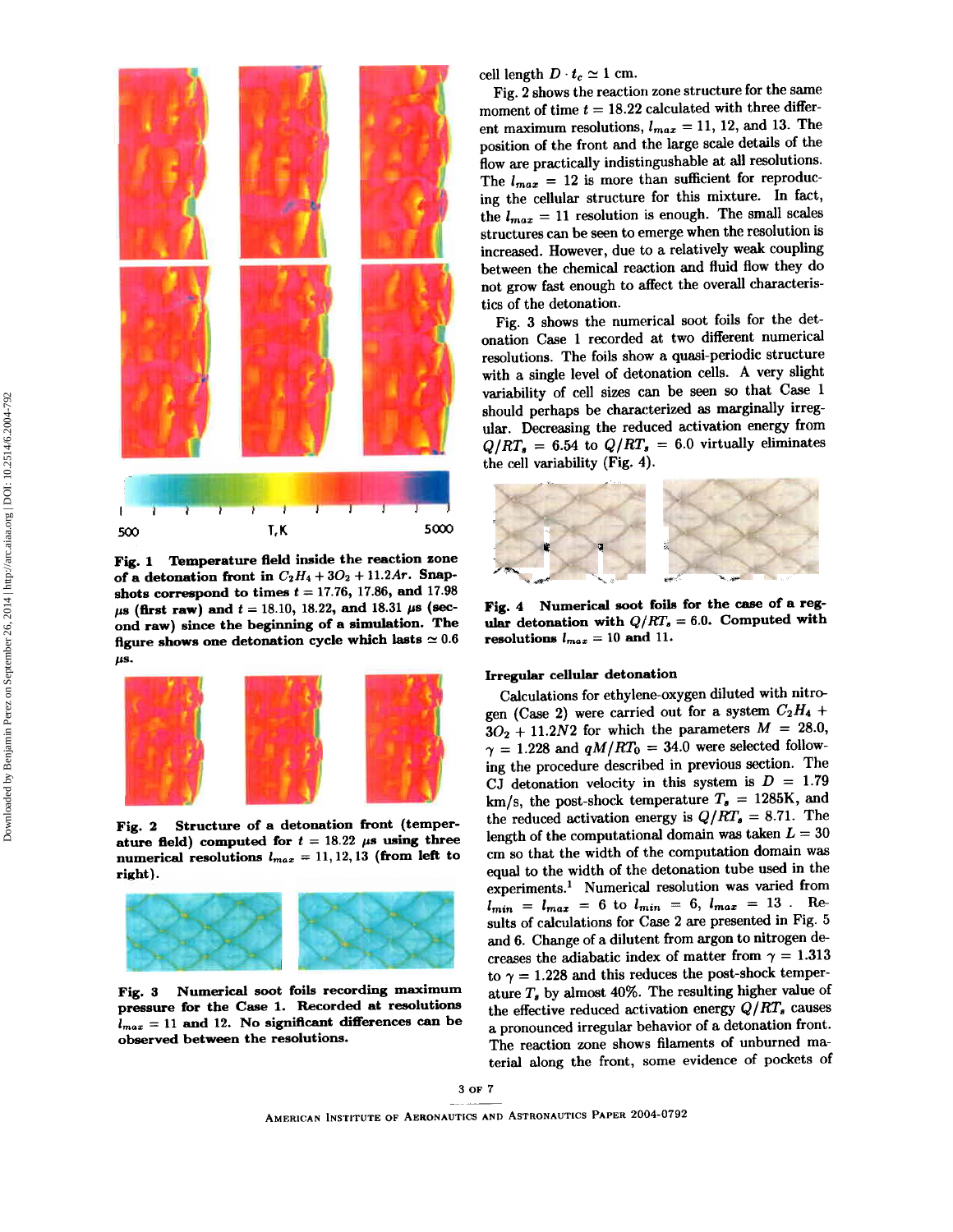nreacted material, and the emergence of a secondary<br>etonation cell structure. Decrease of the post-shock cellular structures than these obtained in Case 2.<br>emperature also leads to the increase of an induction<br>etonation c temperature also leads to the increase of an induction time behind the shock wave, and the increase of the detonation cell size from  $\simeq 0.7$ cm for Case 1 to  $\simeq 5$  cm for Case 2. Exact determination of a detonation cell size in Case 2 is difficult due to large variations among ndividual cells. Cell size obtained in the simulation is onsistent with the experimental value  $\simeq 5$  cm found  $in.<sup>1</sup>$ 



Eig. **6** Temperature fleld inside the reaction zone of a detonation front in  $C_2H_4 + 3O2_2 + 11.2N2$  at time  $t = 11.63 \mu s$ . Resolution  $l_{max} = 13$ .



Fig. 6 Numerical soot foils for the **case** of an irregular detonation in  $C_2H_4 + 3O2_2 + 11.2N2$ .

#### Highly irregular cellular structure

Further increase of the effective activation energy leads to even more erratic behavior of the front with pronounced pockets of unreacted matter and secondary cell structures. Fig. 7 shows the temperature field inside the reaction zone of a detonation with  $Q/RT_s = 10.5$ . This detonation was obtained by decreasing the Case 2  $\gamma$  to lower value  $\gamma = 1.16$  and changing q accordingly to keep the detonation velocity unchanged. Numerical soot foil record for this deto-

unreacted material, and the emergence of a secondary nation, Fig. 8, shows a more pronounced secondary



Fig. **7** Temperature fleld inside the reaction zone structure for a highly irregular detonation with  $Q/RT_a = 10.5$ . Resolution  $l_{max} = 11$ .



Fig. 8 Numerical soot foils for the case of an irregular detonation with  $Q/RT_s = 10.5$ .



Fig. **9** Pressure field inside the reaction zone structure for a highly irregular detonation with  $Q/RT_s = 10.5$ . Resolution  $l_{max} = 11$ . A localized explosion is seen in the vicinity of collisions of two transverse waves.

Fig. 9 presents a pressure field for one moment of

4 or 7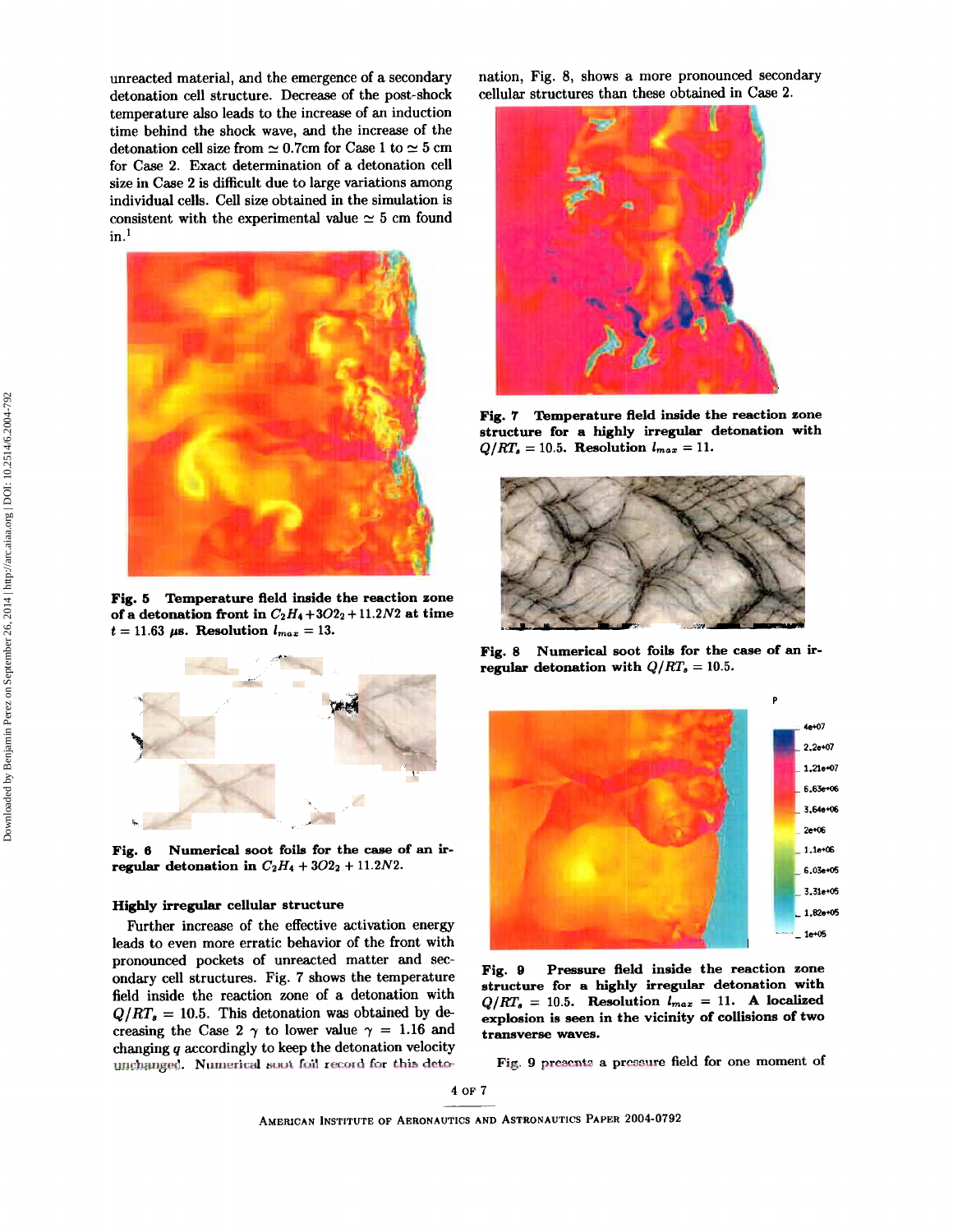time during the propagation of a  $Q/RT_s = 10.5$  detonation and shows a blast wave from a strong localized explosion which originated from the region near the collision of two transverse waves. These explosions are not observed in less unstables cases discussed above. Calculations show that localized explosions begin to appear in behind the leading shock wave of highly unstable detonations with approximately  $Q/RT_s > 8-9$ .

## **Discussion**

This numerical study was motivated by recent experiments carried at the Graduate Aeronautical Laboratory at Caltech in which a simultaneous visualization of chemical species and of density gradients in the reaction zones of propagating detonations has been achieved??. Experiments were carried out in a 4.2 m long channel with cross-section 152xl8mm at initial pressure 150 Torr.? Ruby laser schlieren and planar laser induced fluorescence of the OH radical<sup>?, 17, 18</sup> were used to obtain separate images of the shock configurations and reaction front structure for a single experiment. The two images were then superimposed by post-processing with a time between images of less then 800 ns. Soot foil data were also collected for some of the same systems.

According to experimental data,<sup>14</sup> the detonation in  $C_2H_4 + 3O2 + 11.2Ar$  should be regular. Simulations presented here are consistent with the experiment. The numerical detonation cell size derived from Fig. 3  $\simeq 0.6$  cm is in agreement with with experimental value reported in.14 Experimental images of the detonation structure for a detonation in  $C_2H_4 + 3O_2 + 11.2Ar$ are not available. However, a detonation in the narrow channel for a weakly unstable detonation in an argon-diluted hydrogen-oxygen mixture with a similar value of  $Q/RT_s \simeq 6$  was studied in.<sup>17,18</sup> Experimental images are shown in Fig. 10. The cell width for this mixture is on the order of 25-35 mm and the separation between the leading shock and OH front can be up to 5 mm depending on the location within the cell. We see features in the schlieren image that are very similar to those observed by previous researchers.<sup>19-23</sup> Triple point configurations in general appear to be of the weak type, irrespective of the location in the cell cycle. The keystone features seen in our previous study<sup>18</sup> are also apparent in Fig. 10b. From the overlay image in Fig. 10 (c), it can now be quite clearly seen that the shear layer originating at the intersection of the main front and transverse wave separates reacted and unreacted gas, forming the boundary of the keystone.

It should be noted that due to rapid variations of the detonation structure, an agreement between observed and calculated transient features depends on the moment of time chosen for a comparison. A 2D numerical simulation with reduced activation energy  $Q/RT_s = 6$ shown in the lower right frame of Fig. 10. The temper-



**Fig. 10 Images of a detonation front propagating from left to right in**  $2H_4-O_2-17Ar$ **,**  $P_1=20$  **kPa in the narrow channel. Schlieren image** - **upper left frame. The box shows the location of the corresponding OH fluorescence image shown in upper right frame. Superimposed schlieren and fluorescence image. PLIF image is 60 mm high** - **lower left. The effective non-dimensional activation en**ergy is estimated to be  $Q/RT_s = 6$ . Lower right **image shows temperature distribution for a simulation with reduced activation energy**  $Q/RT_s = 6$  **at time**  $t = 86.5 \mu s$ .

ature distribution corresponds qualitatively to the OH distribution in the experimental PLIF images shown in the same figure. In the bottom right, a keystone shaped feature similar to that observed in experiments is evident in the numerical solution. Experimental soot foils Fig. 11 were obtained for the detonation shown in Fig. 10 by mounting aluminum sheets covered in a thin layer of soot to the side walls of the test section and show tracks which correspond to the triple point tracks in the regular front.? They agree well with the calculated soot foils shown in Fig. 4.



Fig. 11 Experimental soot foil in 2H<sub>2</sub>-O<sub>2</sub>-17Ar, **P0=2OkPa.** 

Unstable detonations in mixtures with reduced activation energy higher than about  $Q/RT_s \simeq 8$  have a significantly more complex structure. This is manifested by a wrinkled shock front and density disturbances on multiple scales as seen in the experimental schlieren images. The reaction front evident in the PLIF images is more distorted and disorganized than in the regular case. A typical example is Fig. 12 which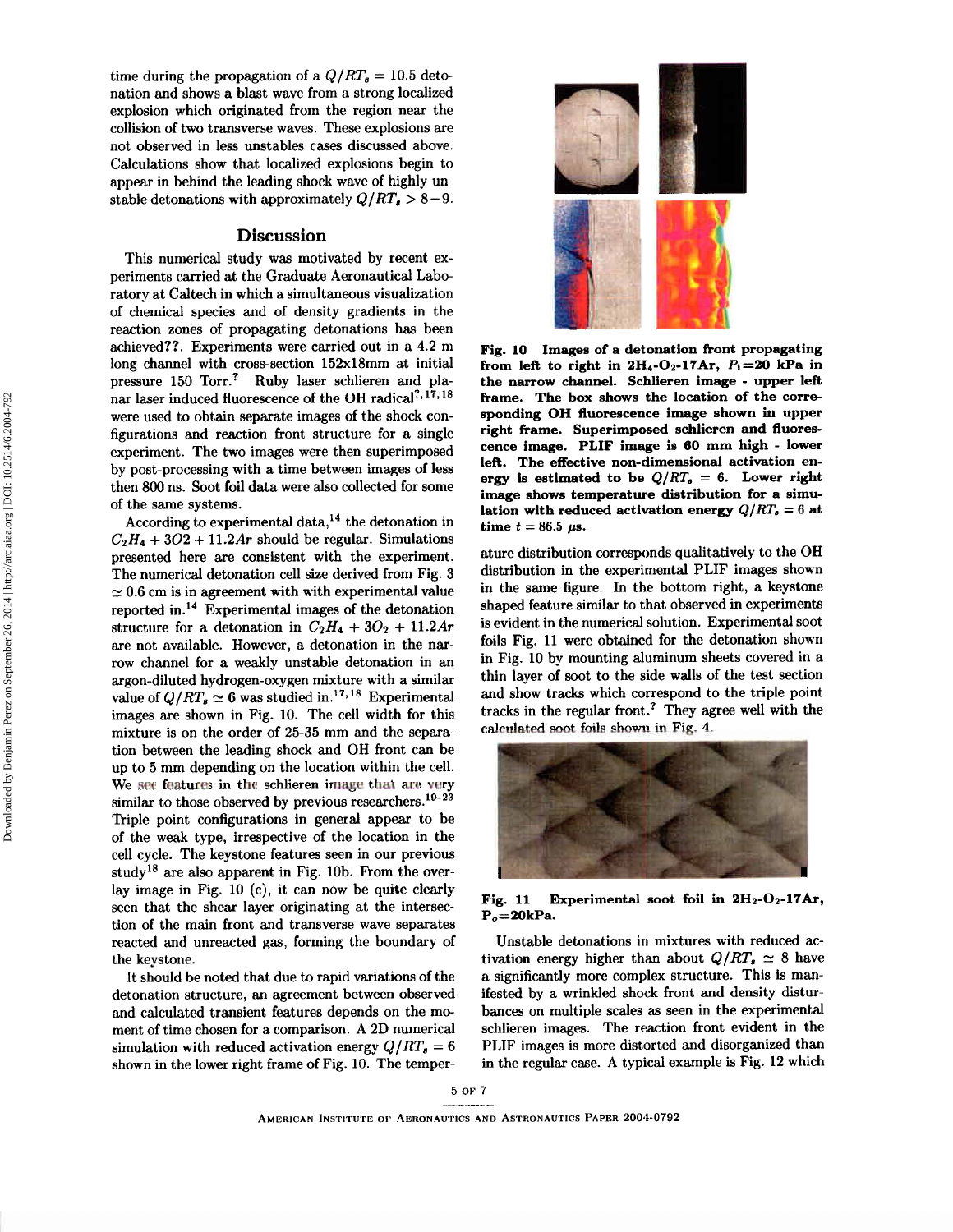shows the detonation structure in  $C_2H_4$ -30<sub>2</sub>-10.5N<sub>2</sub> mixture. This figure should be compared to Fig. 7 and Fig. 5 showing the same behavior of numerically calculated irregular detonations. Soot foils for the irregular mixtures (see Fig. 13) show structure over a range of scales in contrast to the single dominant scale observed in regular mixtures. In some mixtures, substructure is observed. Numerical soot foils of irregular detonations show qualitatively the same features (compare to Fig. 6 and 8 to Fig. 13).



**Fig. 12 Images of a detonation front propagating from left to right in**  $C_2H_4$ **-30<sub>2</sub>-10.5N<sub>2</sub>,**  $P_1=20$  **kPa in the narrow channel. (a) Schlieren image. The box shows the location of the corresponding OH fluorescence image shown in (b). (c) Superimposed schlieren and fluorescence image. PLIF image is 30 mm high.** 



**Fig. 13 Experimental soot foil in C2H4-3O2- 10.6N2, P1=20 kPa.** 

In highly irregular fronts, localized explosions are observed in both numerical simulations with lowest values of  $\gamma$ . and in experiments in mixtures with the highest degree of instability. Fig. ?? shows a strong localized explosion which originated from the region near the collision of two transverse waves, Fig. 9 in a mixture with artificially decreased  $\gamma$  which is low compared to  $\gamma$  predicted for ethylene-oxygen diluted with nitrogen (see previous section). Localized explosions were not experimentally observed in ethylene-oxygennitrogen mixtures, as well. Numerical simulations are thus consistent with experimental data. In experiments, localized explosions were observed in  $C_3H_8$ - $5O_2$ -9N<sub>2</sub> (Fig. 14 with the highest degree of instability. Experimental images (Fig. 14) show regions of high fluorescence intensity in the region of transverse wave interaction at the apex of the cell. This explosive interaction contrasts with the mild collision process that occurs in ragular mixtures.

In highly irregular fronts, localized explosions are observed in both numerical simulations and experiments. The pressure field for a highly irregular mixture shows a strong localized explosion which originated from the region near the collision of two transverse waves, Fig. ??. Experimental images (Fig. 14) show regions of high fluorescence intensity in the region of transverse wave interaction at the apex of the cell. This explosive interaction contrasts with the mild collision process that occurs in regular mixtures and mildly irregular mixtures.



**Fig. 14 Experimental OH fluorescence image of detonation front propagating in C3Ha-602-9N2, P1=20 kPa. Image height is 30 mm.** 

## **Conclusions**

In this papewr we carried out numerical simulations of detonations in ethylene-oxygen mixtures with varying dilution. The chemical model was the same for all mixtures considered in this study. Effects of dilution were modeled by varying the adiabatic index of matter  $\gamma$ . Variations of  $\gamma$  due to variations in the nature of dilutent were estimated based on detailed thermodynamical calculations of ZND detonation in considered mixtures. Due to a strong sensitivity of the post-shock temperature to the equation of state and  $\gamma$ , small variations of  $\gamma$  lead to large variations of the post-shock temperature  $T_s$  and the corresponding reduced activation energy  $Q/RT_s$ . The latter quantity controls the degree of instability of chemical - fluid dynamics coupling inside the detonation structure and the behavior of the system.

By varying  $\gamma$  in the narrow range  $1.35 > \gamma > 1.15$ , we were able to qualitatively reproduce a wide range of behaviors of a detonation front. Higher values of  $\gamma \simeq 1.3$  typical of argon dilutions lead to  $Q/RT_s \simeq 6$ and a regular behavior of cellular detonations. In our simplified model, dilution with nitrogen decreases  $\gamma$ and increases the reduced activation energy to values around  $Q/RT_s \simeq 8-9$ , leading to irregular behavior of a detonation. There are a number of features obtained in numerical simulations of irregular detonations which